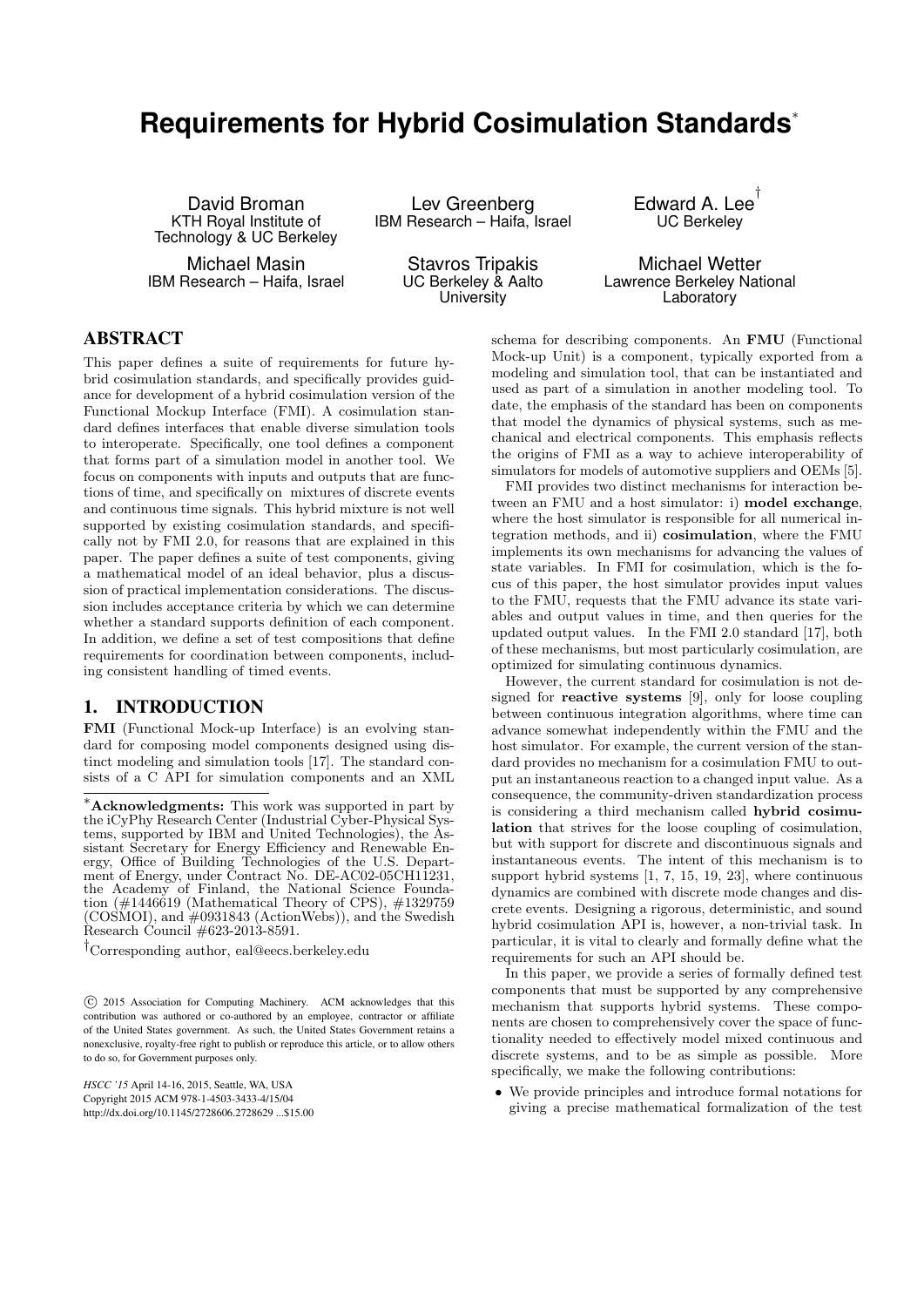components (Section 2).

- We define and formalize a nearly minimal set of test components that are critical for covering a hybrid cosimulation standard (Section 3).
- We provide a set of test cases that combines some of the test components. These test cases demonstrate necessary constraints for a co-simulation master algorithm that is coordinating the execution of components (Section 4).

All of the mechanisms presented in this paper are realized in Ptolemy II. What we are working on is a C version for FMI, possibly with different choices about representation of time. Ptolemy is a cosimulation engine, of a sort, since it supports mixing distinct directors. There are many ways to meet the requirements given here, and an analysis of the alternatives would take this paper in a very different direction.

# 2. PRINCIPLES

## 2.1 Definitions

We adopt the following definitions: A host simulator is a tool that imports a modeling component (an FMU) that is either written by hand or exported from another tool (or possibly even the same tool). The master algorithm is the execution procedure and policy by which the host simulator invokes the interface procedures of a component (an FMU). A communication point is the simulation time at which the master algorithm invokes an interface procedure of an FMU. A deterministic FMU is one where the output values and states are uniquely defined given initial conditions, input values, and communication points. A deterministic composition of deterministic FMUs is one where for a valid sequence of communication points, given initial conditions and inputs from outside the composition, the values of outputs of the deterministic FMUs are uniquely defined. Note that practical implementations may approximate those values using imprecise numerical methods, but the composition is still deterministic if the ideal correct values are uniquely defined. The definition of determinism is a bit subtle. See [12] for a rigorous definition.

#### 2.2 Assumptions

We assume the following principles:

- We prefer a weaker contract over a stronger contract. That is, we prefer fewer constraints on the design of FMUs and master algorithms. This will maximize interoperability of FMUs and master algorithms.
- We assume superdense time and piecewise continuous signals (see below and [13]). This is necessary for rigorous modeling of discontinuities and discrete signals and is already included in FMI 2.0 for model exchange. .
- The specification should enable, but not require, efficient execution.

## 2.3 Notation

We use a particular mathematical notation to define the test cases in this paper. This notation is not intended to be used explicitly in the FMI specification for hybrid cosimulation. It is a mathematical idealization of what would be realized in an FMU and the host simulator.

The set  $T = \mathbb{R}_+ \times \mathbb{N}$  represents time, where  $\mathbb{R}_+$  is the set of non-negative real numbers, and  $\mathbb{N} = \{0, 1, 2, \dots\}$  is the set of natural numbers. A superdense time  $\tau \in T$  is two-tuple,

 $\tau = (t, n)$ , where the real number t represents a time in the usual Newtonian sense, and  $n$  is the **microstep**, which indexes sequences of values at Newtonian time  $t$ . Every communication point is a member of the set T.

T is a totally ordered set, where for any  $\tau_1, \tau_2 \in T$  where  $\tau_1 = (t_1, n_1)$  and  $\tau_2 = (t_2, n_2)$ , then  $\tau_1 > \tau_2$  if either  $t_1 > t_2$ , or  $t_1 = t_2$  and  $n_1 > n_2$ . Otherwise,  $\tau_1 \leq \tau_2$ .

A signal x is a function of the form  $x: T \to \mathbb{R} \cup \{\varepsilon\},\$ where  $\varepsilon$  represents the absence of a value. In the ideal, the signal is total, defined at all  $T$ , but in a simulation, signal values will be computed only at a finite subset of values of T. Note that the FMI specification will need to deal with data types other than reals as well, but we assume here that those data types simply match what is provided by FMI 2.0. There is no need for a hybrid cosimulation standard to deviate from the existing standard in this regard. Also note that nothing in this paper requires that FMI include any explicit representation of  $\varepsilon$ . It is a semantical concept.

A **continuous-time**  $(CT)$  signal is one that has a nonabsent value for all  $\tau \in T$ . A **discrete-event** (**DE**) signal is one that has a non-absent value at only some  $\tau \in T$ . Specifically, following [13], a DE signal  $x$  has a non-absent value  $x(\tau)$  only for  $\tau \in D \subset T$ , where D is a **discrete set**.<sup>1</sup>

A signal is **discontinuous** at any time  $t \in \mathbb{R}$  if there exist  $n, m \in \mathbb{N}$  such that  $x(t, n) \neq x(t, m)$ .

The **initial-value signal**  $x_i$  for a signal x is a function of the form  $x_i : \mathbb{R}_+ \to \mathbb{R} \cup {\varepsilon}$  given by  $x_i(t) = x(t, 0)$  for all  $t \in \mathbb{R}_+$ . At any  $t \in \mathbb{R}_+$ , the final microstep  $m_t$  of a signal x is a number  $m_t \in \mathbb{N}$  such that for all  $m > m_t$ ,  $x(t, m) = x(t, m_t)$ . The final value at time t is  $x(t, m_t)$ . If for any  $t \in \mathbb{R}_+$ , x has no final microstep, then x is said to be a chattering Zeno signal. It has a Zeno condition at time t, where it has an infinite sequence of changing values. Put another way, for a chattering Zeno signal, there exists a time where the signal does not settle to a final value.

The final-value signal  $x_f$  for a non-chattering Zeno signal x is a function of the form  $x_f : \mathbb{R}_+ \to \mathbb{R} \cup {\varepsilon}$  given by  $x_f(t) = x(t, m_t)$  for all  $t \in \mathbb{R}_+$ , where  $m_t$  is the final microstep at time t.

A continuous signal is a CT signal where for all  $t \in \mathbb{R}_+$ ,  $m_t = 0$  and  $x_i$  is continuous at t (in the usual sense for functions of reals). A piecewise-continuous CT signal is one where

- 1.  $m_t = 0$  for all  $t \in \mathbb{R}_+$ , except  $t \in D$ , where  $D \subset \mathbb{R}_+$  is a discrete set.
- 2.  $x_i$  is left-continuous for all t (in the usual sense for functions of reals).
- 3.  $x_f$  is right-continuous for all t.

We can extend the notion of a piecewise-continuous signal to include DE signals and signals that are neither CT nor DE (they are absent over some intervals and present over others). A piecewise-continuous signal is one where

- 1.  $m_t = 0$  for all  $t \in \mathbb{R}_+$ , except  $t \in D$ , where  $D \subset \mathbb{R}_+$  is a discrete set.
- 2. If  $x_i(t) \neq \varepsilon$ , then  $x_i$  is left-continuous at t (in the usual sense for functions of reals).
- 3. If  $x_i(t) = \varepsilon$ , then there exists a  $\delta > 0$  such that for all  $0 \leq \epsilon \leq \delta, x_i(t - \epsilon) = \epsilon.$
- 4. If  $x_f(t) \neq \varepsilon$ , then  $x_f$  is right-continuous at t (in the usual sense for functions of reals).

<sup>1</sup>A discrete set is an ordered set that is order isomorphic with a subset of the natural numbers [13].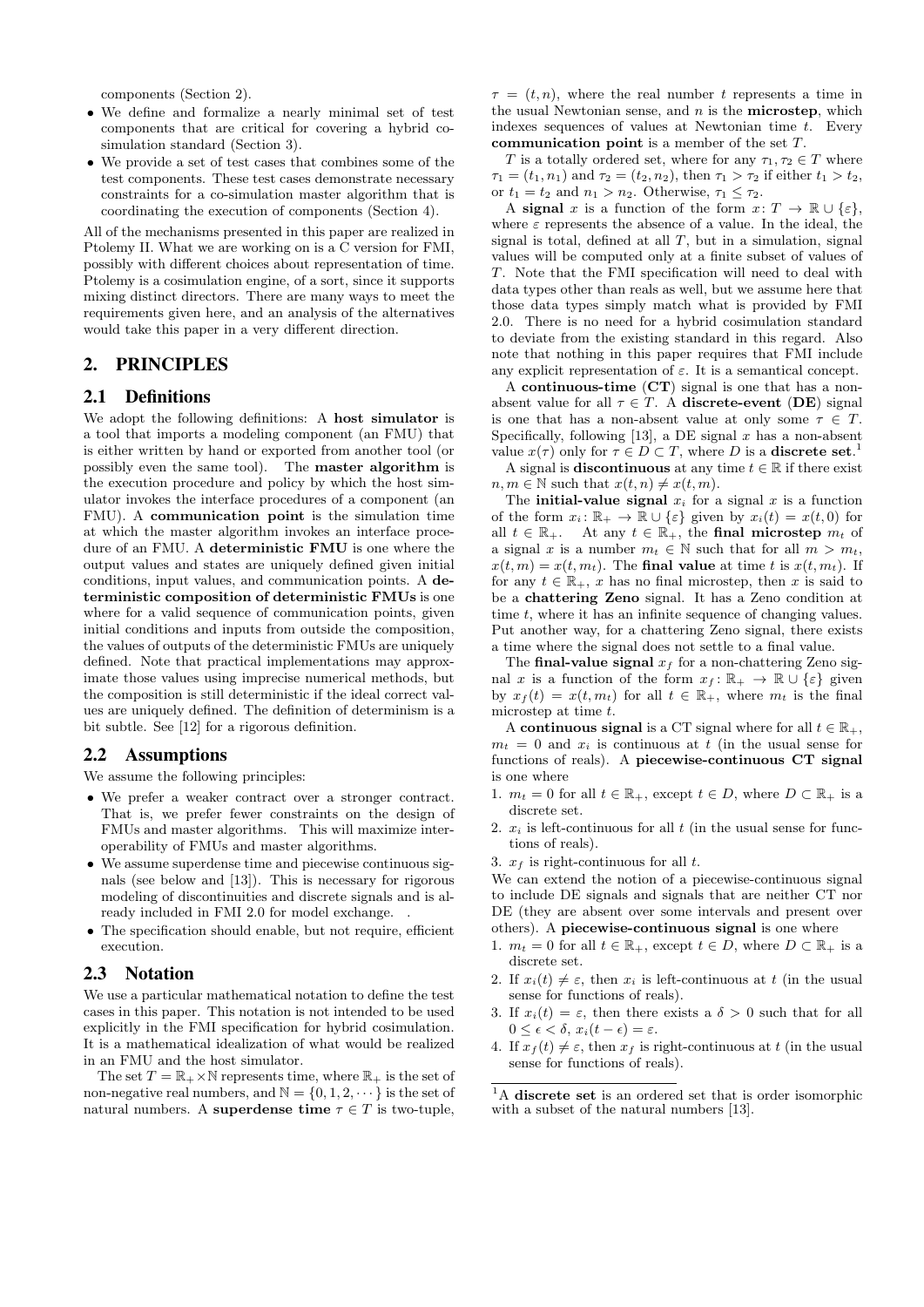5. If  $x_f(t) = \varepsilon$ , then there exists a  $\delta > 0$  such that for all  $0 \leq \epsilon < \delta, x_f(t + \epsilon) = \varepsilon.$ 

This simply extends the usual notion of left and right continuity to absent values.

A well formed simulation models a system where all signals are piecewise continuous. Every piecewise-continuous signal has a well-defined (possibly empty) sequence of times  $d_0, d_1, d_2, \cdots$ , ordered in time, at which it is discontinuous. An interval between these times,  $t \in (d_i, d_{i+1})$ , is called a continuous interval of the signal.

Because of the desirable properties of piecewise-continuous signals, the components in this paper all have the property that if all their inputs are piecewise continuous, then all their outputs are piecewise continuous. If they have no inputs, then the outputs are by construction piecewise continuous.

Note that for a DE signal  $x$  to be piecewise continuous, we need  $x_i(t) = x_f(t) = \varepsilon$  for all  $t \in \mathbb{R}_+$ . This is an important property that enables numerical integrators to interoperate cleanly with discrete events. Numerical integrators will only deal with initial and final-value functions. For a DE signal, these signals are absent everywhere, and therefore such signals have no effect on numerical integration. Hence, such signals can be used to represent cyber events in cyber-physical systems. For such signals to affect the physical dynamics, they can be first converted to CT signals, for example using the Zero-Order Hold component described below.

#### 2.4 Time

The specifications in this paper use real numbers to represent time. Computer programs typically approximate real numbers using floating-point numbers, which can create problems. Specifically, real numbers can theoretically be compared for equality, but it rarely makes sense to do so for floating point numbers. Hence, approximation and a specified error tolerance will be required in practice.

Several of the components described below specify output events that occur at specific points in time. When composing components, it will be beneficial if the view of time across components is consistent. For example, if two components produce periodic events with the same period, then it should be assured that those events will appear simultaneously at any other component that observes them. Periods that are simple multiples of one another should also yield simultaneous events. Quantization errors should not be permitted to weaken this property. In short, a useful hybrid cosimulation standard should provide a model of time with a sound notion of simultaneity, something that can be provided with the following properties:

- 1. The precision with which time is represented should be finite and should be the same for all observers in a model. Infinite precision (as provided by real numbers) is not practically realizable in computers, and if precisions differ to different observers, then the different observers will not agree on which events are simultaneous.
- 2. The precision with which time is represented should be independent of the absolute magnitude of the time. In other words, the time origin (the choice for the meaning of time zero) should not affect the precision.
- 3. Addition of time should be associative. That is, for any three time intervals  $t_1$ ,  $t_2$ , and  $t_3$ ,

$$
(t_1 + t_2) + t_3 = t_1 + (t_2 + t_3).
$$

The last two of these three properties are not satisfied by floating-point numbers, so floating-point numbers should not be used as the primary representation for time. The first property implies that the precision of the representation of time should be a global property of a composition of components, not a property of individual components. For a practical implementation of a model of time that satisfies all three properties, see [21].

# 3. TEST COMPONENTS

In this section, we define a suite of test components<sup>2</sup> to be a (nearly) minimal set that represents hybrid (mixed discrete and continuous) behaviors, plus a small set of components required to create useful test cases for composition of components, described in Section 4 below. The test components vary wildly in sophistication, with some being quite trivial and some quite subtle. In each case, we give a Platonic ideal, a mathematical description of idealized behavior, which will be approximated by any real implementation (an FMU).

#### 3.1 Constant Signal Generator

Output signal  $y$ . Real parameter  $c$ .

For all 
$$
\tau \in T
$$
,  $y(\tau) = c$  (1)

Discussion. As with many test cases here, this component provides an output value at all values  $\tau$  of superdense time. Since there are an uncountably infinite number of such values, no computer execution of this component can actually provide output values at all such times. An FMU and host simulator for this test case is deemed correct if at every point  $\tau$  in superdense time where the host simulator chooses to observe the output of this FMU (a communication point), then the value of that output will be c. This test case imposes no constraints on when such observations are made.

#### 3.2 Gain

Input signal  $x$ . Output signal  $y$ . Real parameter  $a$ .

For all 
$$
\tau \in T
$$
,  $y(\tau) = \begin{cases} ax(\tau) & \text{if } x(\tau) \neq \varepsilon \\ \varepsilon & \text{otherwise} \end{cases}$  (2)

Discussion. How this component handles absent inputs is an essential part of the definition. As defined, given a DE input, the output will be DE.

With the definition in (2), it may be reasonable for an FMU to require that at every communication point  $\tau$  for this FMU,  $x(\tau) \neq \varepsilon$ . That is, the master algorithm should not invoke interface procedures of this FMU except at times when the input is present. This would make handling absent inputs extremely efficient. The FMU would need to do nothing at all to handle them. The output will be absent if the input is absent because the FMU will not be invoked to make the output non-absent. To support this, the hybrid cosimulation standard would need to provide a way for an FMU to declare that it requires all input to be present when invoked. Or conversely, an FMU may indicate, as part of its interface definition, that it can react even if some (or all) inputs are absent. We do not include in this paper any such requirements, however, because we prefer weaker contracts over stronger ones, and we are focused on a minimal

<sup>&</sup>lt;sup>2</sup>Note that this set is only instead to represent the capabilities that are needed for hybrid cosimulation, not to be part of a comprehensive tool test suite.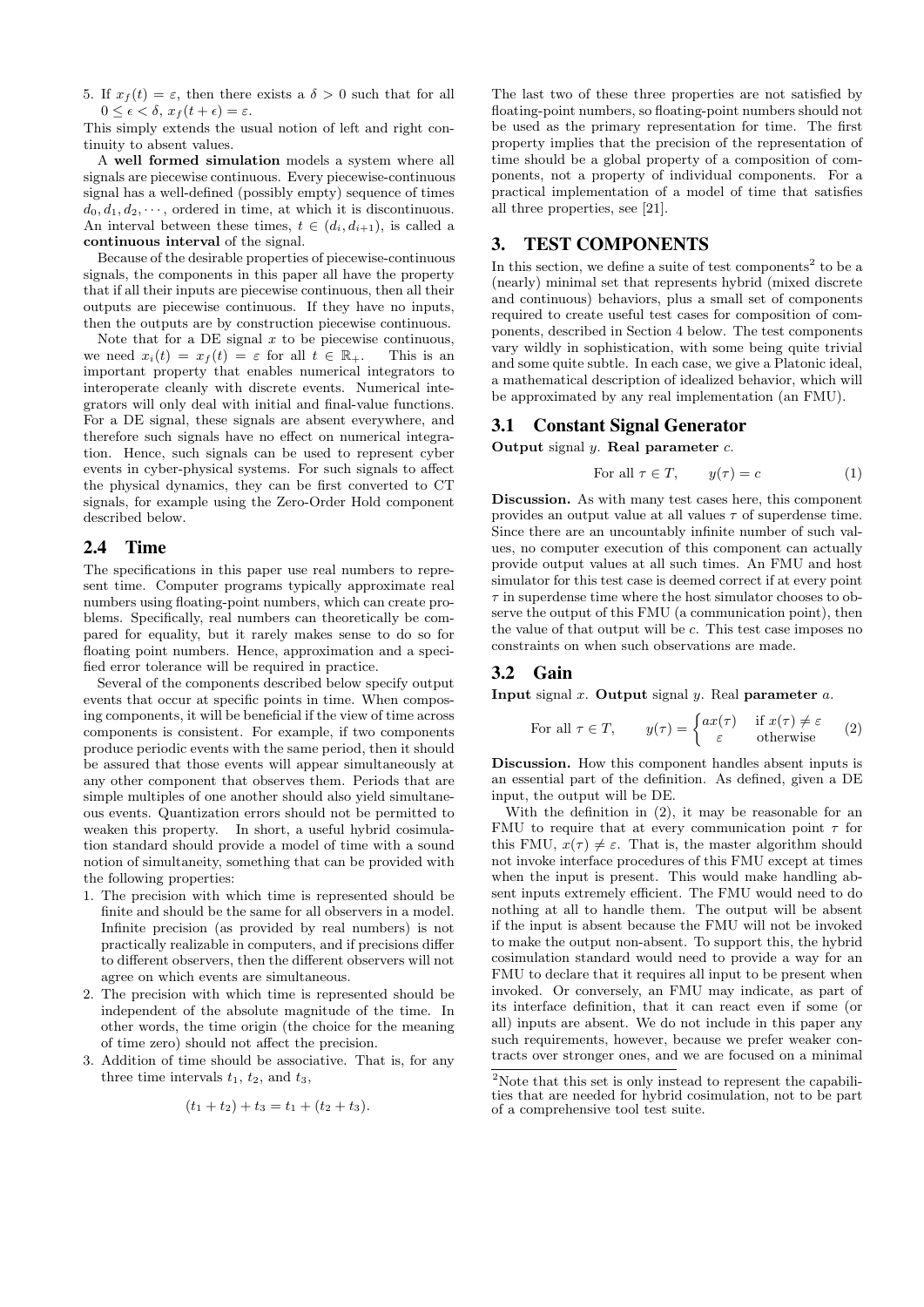set of requirements, and not on making cosimulation more efficient.

Note that the current 2.0 FMI standard for cosimulation cannot realize this component, even for CT inputs only. We believe that there is no implementation of this component consistent with this constraint that supports the calling sequences defined in page 104 of the standard document [17]. Specifically, the standard states, "there is the additional restriction ... that it is not allowed to call fmi2GetXXX functions after fmi2SetXXX functions without an fmi2DoStep call in between." In addition, when fmi2DoStep is called, the standard requires that the step size be greater than zero (p.100: " $\ldots$  communicationStepSize  $\ldots$  must be  $> 0.0$ "). Hence, time must advance between setting the inputs and reading the resulting outputs.

## 3.3 Adder

**Input** signals  $x_1$  and  $x_2$ . **Output** signal  $y$ .

For all  $\tau \in T$ ,

$$
y(\tau) = \begin{cases} x_1(\tau) + x_2(\tau) & \text{if } x_1(\tau) \neq \varepsilon \text{ and } x_2(\tau) \neq \varepsilon \\ x_1(\tau) & \text{if } x_1(\tau) \neq \varepsilon \text{ and } x_2(\tau) = \varepsilon \\ x_2(\tau) & \text{if } x_1(\tau) = \varepsilon \text{ and } x_2(\tau) \neq \varepsilon \\ \varepsilon & \text{otherwise} \end{cases}
$$
(3)

Discussion. This component illustrates that an FMU may be presented at a communication point with some inputs that are absent and some that are not, and that its behavior may depend on which inputs are present. Of course, a simpler Adder component would require all inputs to be present simultaneously, or would use previous input values if an input is not present. We can certainly design such Adder components, and indeed a library for simulation might prefer those semantics. But our goal here is to test capabilities that may be required in hybrid cosimulation, and reacting differently to different patterns of presence of inputs most certainly will be required.

This component imposes no constraints on the communication points, but points of discontinuity of the inputs must be presented as communication points in order for the output to reflect the ensuing discontinuity.

#### 3.4 Periodic Piecewise Constant Signal Generator

CT output signal  $y$ . Real parameters  $a, b, p$ .

Informally, this component outputs the constant a from time zero to p, b from time p to  $2p$ , a from  $2p$  to  $3p$ , etc., alternating between a and b, as illustrated in Figure 1.

We require that the output be piecewise continuous. Specif-



Figure 1: Example output from the Periodic Piecewise Constant component. The unfilled dots show values that occur only at microsteps  $n \geq 1$ , whereas the filled dots and lines show values at  $n = 0$ .



Figure 2: Example output from the Periodic Discrete Signal Generator. The unfilled dots are the only non-absent values, and they occur only at microstep  $n = 1$ .

ically, for all  $\tau = (t, n) \in T$ ,

$$
y(t,n) = \begin{cases} a & \text{if } kp < t < (k+1)p \text{ and } k \in \mathbb{N} \text{ is even;} \\ b & \text{if } kp < t < (k+1)p \text{ and } k \in \mathbb{N} \text{ is odd;} \\ b & \text{if } t \text{ is an odd multiple of } p \text{ and } n \ge 1; \\ b & \text{if } t \text{ is an even multiple of } p, t > 0, n = 0; \\ a & \text{otherwise.} \end{cases}
$$

Discussion. A correct implementation of this component and host simulator will produce at least the output values shown in Figure 1 as filled and unfilled dots. Hence, in a correct implementation, two communication points can be used at each multiple of p, one at microstep zero and one at microstep one. A host simulator may choose to invoke the FMU implementation at additional communication points, but this is not required. Typically a host simulator will use a step-size adjustment algorithm to choose communication points.

#### 3.5 Periodic Discrete Signal Generator

DE output signal  $y$ . Real parameters  $a, p$ .

This component outputs the constant a at integer multiples of p (see Figure 2), and otherwise its output is absent. To be piecewise continuous, the output signal should be absent for all  $(t, n) \in T$  where  $n = 0$  or  $n > 1$ . Specifically, for all  $\tau = (t, n) \in T$ ,

$$
y(t, n) = \begin{cases} a & \text{if } t = kp \text{ and } n = 1 \text{, where } k \in \mathbb{N}; \\ \varepsilon & \text{otherwise.} \end{cases}
$$

Discussion. This component provides a canonical source for a DE signal. It can be used to build regression tests to verify, for example, that the Gain component above behaves correctly with DE inputs. It can also be used to provide discrete inputs to any of the test cases below that require discrete inputs.

This component requires that there be a communication point at all  $t = (kp, 1), k \in \mathbb{N}$ . Communication points at other times are not required, but if the host simulator provides them, then this component will produce no output (its output will be absent).

#### 3.6 Modal Model with Discrete Control

DE input signal  $x$ . CT output signal  $y$ . Real parameters a, b.

This component initially outputs the constant a. When the first input event arrives, it switches to producing output b. When the second input event arrives, it switches back to a. Etc. Formally,

$$
y(t,n) = \begin{cases} a & \text{if } s(t,n) = 0\\ b & \text{otherwise.} \end{cases}
$$
 (4)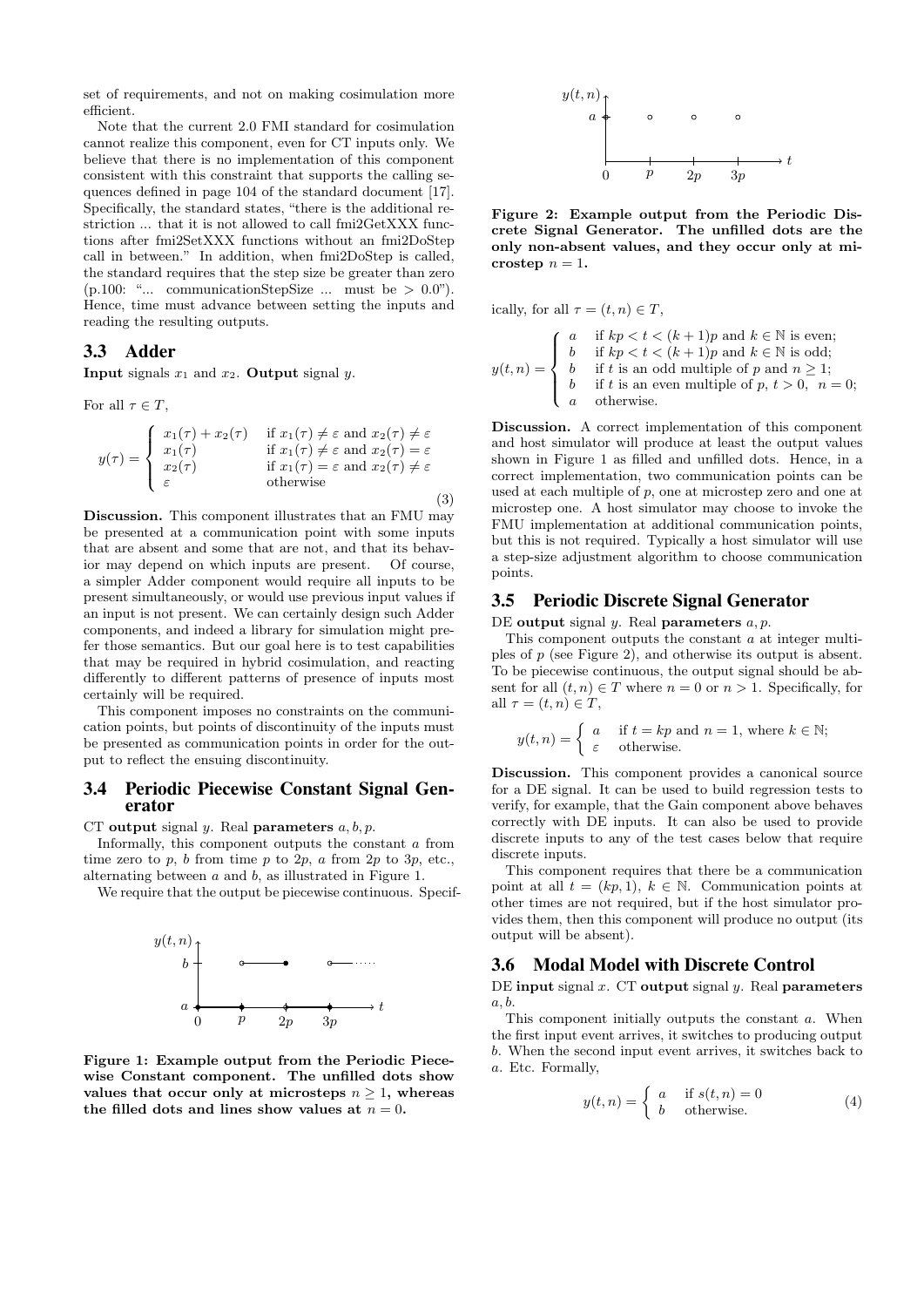

Figure 3: Modal Model with Discrete Control.

where s is a CT signal such that  $s(t, n)$  is the **state** of the component at time  $(t, n)$ , defined as follows. Let  $d_0, d_1, d_2, \cdots$ denote the superdense times  $\tau$ , in temporal order, at which  $x(\tau) \neq \varepsilon$ . We are assured that such a sequence, which may be empty, finite, or infinite, exists, because  $x$  is a DE signal. At any superdense time  $(t, n) \in T$ , there may exist a maximum  $i \in \mathbb{N}$  such that  $(t, n) > d_i$ . If no such i exists, then either there are no events at all in x or  $(t, n) \leq d_0$ . Hence, at time  $(t, n)$ , the state s is given by

$$
s(t, n) = \begin{cases} 0 & \text{if no such } i \text{ exists} \\ 1 & \text{if } s(d_i) = 0 \\ 0 & \text{if } s(d_i) = 1 \end{cases}
$$
 (5)

In this definition, at time  $(t, n)$ ,  $d_i$ , if it exists, is the time of the most recent but strictly earlier input event. Hence, at time  $(t, n)$ ,  $s(d_i)$  is the *previous* state of the component. The current state is always the opposite of the previous state.

In words, the state  $s$  is initially 0. Each time an input event arrives, the state toggles from 0 to 1 or from 1 to 0. The toggle occurs strictly after the input event arrives. So when an input event arrives at time  $(t, n)$ , the output depends on the current state  $s(t, n)$  as given by (4), and then, strictly later, the state is updated as in (5).

An illustration of such a component is given in Figure 3 using a hierarchical modal model in the style of [13]. The logic of the component is given as a finite state machine (FSM) (middle level) with two states, each with a mode refinement that outputs a constant.

Discussion. The state of this component is changed after each non-absent input. Since the input is required to be a DE signal, the state changes occur only at a discrete subset of T. Hence, the state updates are enumerable in temporal order, and hence computable.

The state of this component is changed after producing an output value. This ensures that the output is piecewise continuous, assuming the input is piecewise continuous.

Notice that if we combine this component with a Periodic Discrete Signal Generator to drive its input, then we can implement the Periodic Piecewise Constant Signal Generator. Nevertheless, we keep the Periodic Piecewise Constant Signal Generator in the suite of test cases to make it easier for readers to understand the progression of capabilities.

The only constraint that this component imposes on com-

munication points is that there be a communication point at each superdense time  $d_i = (t, n)$  where the input is not absent and one superdense time later  $(t, n + 1)$ . At  $(t, n)$ , the output will be determined by the current state, whereas at time  $(t, n+1)$ , the output will be determined by the next state. If  $a \neq b$ , then this creates a discontinuity, but the output remains piecewise continuous.

Once we can support this component and the others included here, we can implement a broad class of hybrid systems [15], including timed automata [2] and many others.

#### 3.7 Integrator

CT input signal  $x$ . CT output signal  $y$ .

For all 
$$
(t, n) \in T
$$
,  $y(t, n) = \int_0^t x(\alpha, 0) d\alpha$ . (6)

The output is the integral of the input. We propose three variants, which are meant to capture key properties of the most commonly used numerical integration algorithms.

All three variants require a communication point  $(t, m_t)$ at every t where x is discontinuous, where  $m_t$  is the final microstep at  $t$  (note that this requires that the input not have a chattering Zeno condition for time to advance). The variants are:

- 1. Variant 1 imposes no additional constraints on the communication points.
- 2. Variant 2 requires communication points at  $(t, m_t)$  for  $t \in D$ , where  $D \subset \mathbb{R}_+$  is an arbitrary discrete set, chosen by the component.
- 3. Variant 3 requires a communication point at  $(t, 0)$  for any t where there is a communication point.

In all cases, any additional communication points are optional, up the host simulator.

The first two variants do not require that the input  $x(t, n)$ be set at a communication point  $(t, n)$  before the output  $y(t, n)$  is retrieved (it must be eventually provided, but it can be provided after the output is retrieved). By definition (6), the output  $y(t, n)$  does not depend on the input  $x(t, k)$ for any  $k \in \mathbb{N}$  at any time t. Hence, there is no **direct** dependence between the input  $x$  and the output  $y$  (i.e., no instantaneous dependence, unlike most of the components above). A component without such a direct dependence is called a non-strict component, meaning that the input need not be known at a particular time for the output at that time to be produced. The third variant is strict, reflecting that some integration algorithms are strict, despite the definition (6) (namely, those using implicit integration methods).

Discussion. Note that by definition  $(6)$ , the output of this component does not depend on input values at nonzero microsteps, but a realization will need to see the final values at discontinuities of the input to maintain accuracy. For this reason, all variants require that inputs be provided at final microsteps. The final value of the input  $x$  at time t provides the boundary value for an initial value problem to be solved by the numerical integration algorithm. The algorithm needs this value, even if the mathematical ideal (6) does not. The only variant that requires the initial value  $x(t, 0)$  to be also provided is variant 3, which reflects the requirements of an implicit integration algorithm. Such an algorithm requires input values at the end of an integration interval. At the start of the interval, the final value (confusingly) provides the initial value for an initial-value problem.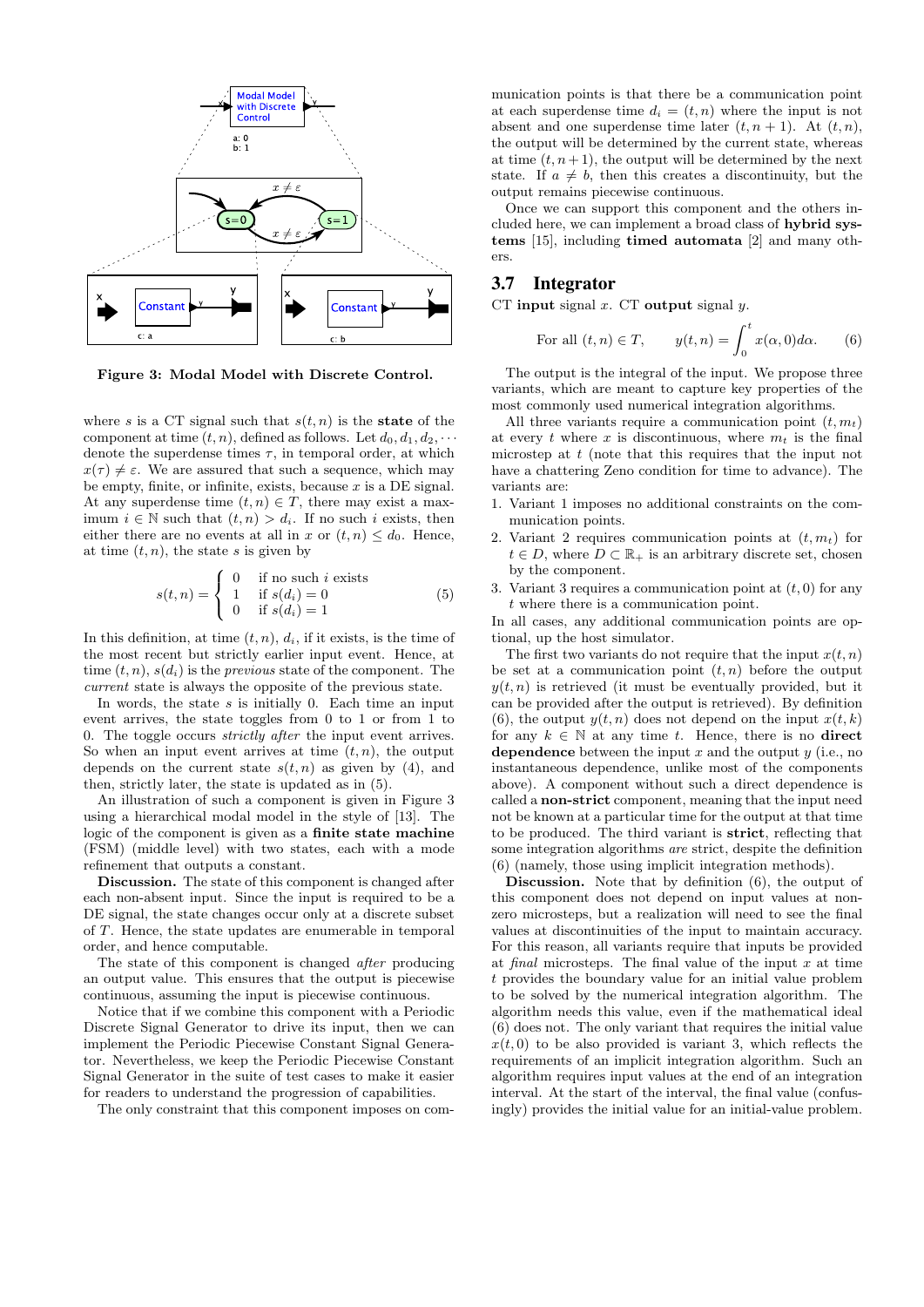At the end of the interval, the initial value (confusingly) provides the final value of the signal in that interval.

Suppose that the input is discontinuous at times  $t_1$  and  $t_2$ , where  $t_1 < t_2$ , and is continuous in between. In each such an interval, an FMU realizing any variant of this component needs to solve an initial-value problem, where the initial value of the integrator state  $y$  is equal to the final value of the signal y at time  $t_1$ , and the initial value of x (the derivative of y) is the final value of x at time  $t_1$ . The integration algorithm calculates the integral up to time  $t_2$  using standard numerical integration techniques, and the value of  $y$  that it determines at  $t_2$  will define the initial value of the signal  $y$  at time  $t_2$ .

During an interval  $(t_1, t_2)$  between discontinuities, the FMU may or may not be provided with additional input values  $x$ by the host simulator. I.e., there may or may not be communication points in between. In any case, it cannot be provided with all such input values, because in general there are an uncountably infinite number of them. Numerical analysts have developed various techniques for approximating such integrals given partial information about the input  $x$ . For example, some more sophisticated solvers assume that the input signal  $x$  is not only continuous, but also *smooth*, meaning that all its derivatives exist at all points in the interval. In this case, given only the final value of  $x$  at time  $t_1$ and all its derivatives, then the value of  $x$  at any point in the interval is fully defined and can, in principle, be calculated. In other words, given the value of the input  $x$  at time  $t_1$  and its derivatives, extrapolation to any point in the interval  $(t_1, t_2)$  is possible.

Even with the smooth assumption, providing all the derivatives at time  $t_1$  is not practical. Only a finite number will be provided by a master algorithm (providing none or one derivative are the most common). To be interoperable with a wide range of simulation hosts, the FMU will have to adapt its integration algorithm to the information provided. For example, if no derivatives are provided, the FMU might extrapolate using zero-order hold, which assumes that the input is constant over the interval with the value given by the final value of x at time  $t_1$ . Or it might use the recent history of the input to approximate the derivatives.

No matter what integration algorithm is chosen, and what information is provided by the host simulator, at least for some inputs, there will be errors compared to the ideal value given by (6). The three variants above are intended to reflect key properties of the most commonly used algorithms.

#### 3.8 Integrator with Reset

CT input signal  $x$ . DE input signal  $r$ . CT output signal  $y$ The output is the integral of the input, but an additional discrete input can reset the state of the integrator.

Let  $D \subset T$  denote the set of time stamps  $(t, n) \in D$ where  $r(t, n) \neq \varepsilon$ . I.e., for all  $(t, n) \in T$  where  $(t, n) \notin D$ ,  $r(t, n) = \varepsilon$ . Since this set is order isomorphic with a subset of the natural numbers, we can list its elements in order,  $d_0$ ,  $d_1, d_2, \dots$ , where  $d_n < d_{n+1}$ . For all  $(t, n) \in T$ , the output is defined to be

$$
y(t,n) = \begin{cases} \int_0^t x(\alpha,0)d\alpha & \text{if } (t,n) < d_0 \text{ or } D = \emptyset \\ r(d) + \int_u^t x(\alpha,0)d\alpha & \text{otherwise} \end{cases}
$$

where  $d = (u, m)$  is the largest element in D s.t.  $(u, m) \le$  $(t, n)$ . We assume the same three variants as the Integrator component, with the additional constraint that for all

variants, there must be a communication point at every  $(t, n) \in D$ . In addition, to ensure a piecewise-continuous output, for every  $(t, n) \in D$ , we require a communication point at  $(t, 0)$ .

**Discussion.** Absent any reset events  $r$ , this is identical to the Integrator above. At the time of reset events, the state of the integrator (its output  $y$ ) gets reset to the value of the reset event. Like the Integrator, the output  $y$  has no immediate dependence on the input  $x$ , and it does not depend on the value of the input at non-zero microsteps (in the ideal). But the output  $y$  does immediately depend on the input r.

Assuming  $r$  is piecewise continuous, it is absent at all  $(t, 0)$ . Reset events can only occur at microsteps greater than zero. This ensures that the output  $y$  is piecewise continuous. Suppose a reset event occurs at superdense time  $(t_1, 1)$ . The output  $y(t_1, 0)$  is unaffected by it, and hence is part of the preceding continuous segment. At the next microstep,  $y(t_1, 1)$  takes on the value given by  $r(t_1, 1)$ . If there are no further reset events at time  $t_1$ , then this will be the final value of the output, which provides the initial integrator state for the next integration interval.

#### 3.9 Zero-Crossing Detector

The output is a discrete event when the input hits or crosses zero. CT input signal  $x$ . DE output signal  $y$ .

For all  $(t, n) \in T$ , the output is

$$
y(t,n) = \begin{cases} 0 & \text{if } x(t,0) = 0, n = 1, \text{ and there exists a} \\ 0 & \text{if } n > 0 \text{ s.t. for all } 0 < \epsilon < \delta, x(t - \epsilon, 0) \neq 0 \\ 0 & \text{if } n > 0 \text{ and } x(t, n - 1) \text{ and } x(t, n) \\ \text{have opposite signs,} \\ 0 & \text{if } n > 0 \text{ and } x(t, n - 1) \neq 0 \text{ and } x(t, n) = 0, \\ \varepsilon & \text{otherwise} \end{cases}
$$
(7)

To remove any ambiguity, "opposite signs" means that one value is negative, and the other value is positive.

Discussion. This is the most subtle of the components considered in this paper, but it represents widely used functionality in numerical simulation. Every widely used simulator provides mechanisms for monitoring signals for zero crossings, which may represent, for example, collisions of physical objects or other discrete physical phenomena (see [11] for a few examples). Note that "crossings" is a bit of a misnomer here, because our zero-crossing detector will output an event if the input merely "hits" but does not "cross" zero. This simplifies the test case considerably, because to detect a legitimate "crossing" would require noncausal behavior. The component would need to see the future of the input in order to output an event. Non-causal I/O relationships are problematic. Semantics of discreteevent, continuous-time, and hybrid systems models all rely on causal I/O relationships [24, 10, 13, 14, 16].

Existing simulators implement variations of this functionality. This particular definition is carefully constructed to ensure that if the input is piecewise continuous, then the output is a piecewise-continuous DE signal. The first case above produces an output at  $n = 1$  to ensure that the output at  $n = 0$  is absent, which ensures piecewise continuity since the output has been absent prior to this time. In addition, if an input hits zero and then stays there, this component produces an output event only when it first hits zero. Simulink's "Hit Crossing" block, in contrast, would continue to produce an event indicator as long as the input signal re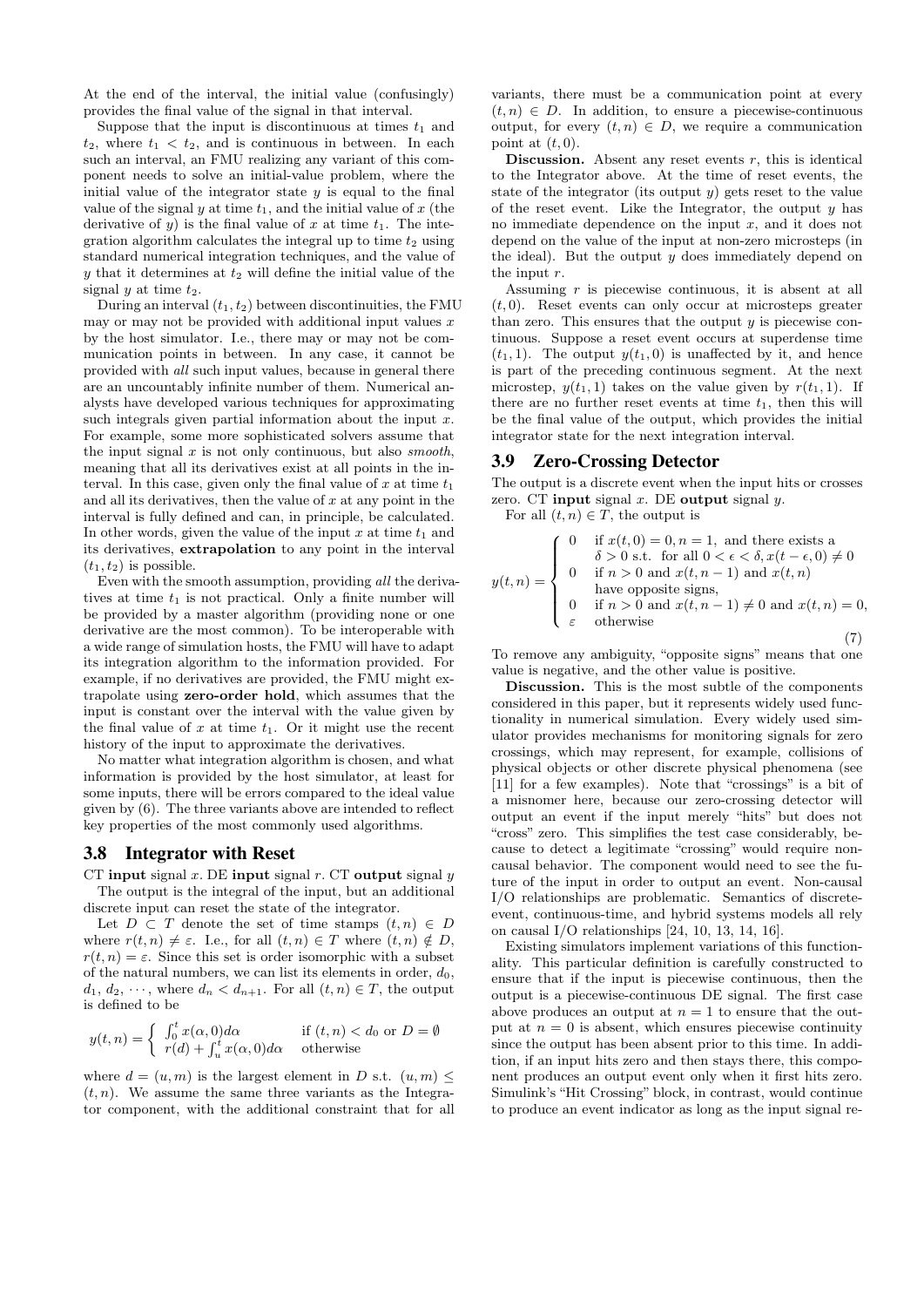mains at zero. Our test case is simpler because the Simulink behavior would yield an output signal that is neither a CT signal nor a DE signal. While such signals are useful and legitimate, the additional complexity of handling them does not add anything fundamental to our test suite.

Here, we assume that the input  $x$  is piecewise continuous. Otherwise, it is not clear that there is a reasonable definition of a zero crossing detector. Piecewise continuity ensures that if there is a zero crossing within a continuous interval, then the first condition in (7) will be satisfied within this interval at the point of the zero crossing. Furthermore, the second and third conditions in (7) ensure that if a discontinuous signal crosses or hits zero during a discontinuity, the event is detected.

If the input is not piecewise continuous, then this definition of a zero-crossing detector is not assured of detecting zero crossings. Consider a non-piecewise-continuous input given by

$$
x(t, n) = \begin{cases} -1 & \text{if } t \le 1\\ 1 & \text{otherwise} \end{cases}
$$

Our zero-crossing detector produces a constant absent output, failing to detect this zero crossing. But when does this zero crossing occur? There is no earliest time  $t$  at which  $x(t, n) = 1$ , so there is no clean definition of time of the zero crossing. We could, of course, invoke contortions using limits from the right, but the definition will be non-causal. An event produced at time  $t = 1$  would depend on *future* inputs. No such difficulties arise if the input is piecewise continuous, so we simply define a test case that yields expected behavior when the input is piecewise continuous. We do not care what the behavior is when the input is not piecewise continuous, because the behavior yielded by our component is as defensible as any other.

The output of this component is a piecewise-continuous DE signal. Note that it is always absent at microstep zero, and that as long as the input has no chattering Zeno condition, the final value of the output is always absent.

The I/O dependencies of this component are interesting. When the input is continuous, there is arguably a microstep delay, because the input is zero at microstep zero, but the output event is not produced until microstep one. However, at discontinuities, the second and third conditions of equation (7) have no such microstep delay. So in general there is no microstep delay from input to output.

The first condition in  $(7)$  compares a real-valued input x to a fixed constant zero. Such a comparison is not exactly realizable in a computer when the input is a computed value of a continuous signal defined on a time continuum; hence an approximation is needed. A typical approximation allows  $x(t, 0)$  to be non-zero as long as it is small and has a sign that is opposite to that of  $x(t - \epsilon, 0)$  over an interval  $\epsilon \in (0, \delta)$ . That is, a zero-crossing is allowed to overshoot by a small amount. Undershoot is typically not allowed, because then there is no assurance that either a crossing or a "hit" has occurred.

With such an approximation, the time at which the crossing is detected will be slightly late. But any digital representation of time must be quantized in any case (see Section 2.4 below), so some approximation is always necessary. A useful regression test will specify a precision requirement, so a useful implementation of this ideal component should provide a mechanism for controlling the precision (a parameter, for example).

This component requires a communication point at or near the point of a zero crossing. This introduces an unpredictable breakpoint, because the time of this zero crossing cannot be known in advance, in general. A typical realization of such a Zero-Crossing Detector cooperates with the master algorithm to regulate the step size taken by a simulator so that the detection delay is less than some specified time resolution. As a consequence, a hybrid cosimulation FMI standard should include a mechanism for an FMU to cooperate with the host simulator, regulating time steps taken by the simulator. One mechanism would be for the FMU to be able to reject step sizes proposed by the host simulator until the step size is small enough to detect the zero crossing within the specified resolution. Again, see [6] for a discussion of such mechanisms.

#### 3.10 Zero-Order Hold

DE input signal  $x$ . CT output signal  $y$ .

The output is defined to be

$$
y(\tau) = \begin{cases} x(d) & \text{if } d \text{ exists,} \\ \varepsilon & \text{otherwise} \end{cases}
$$

where d is the largest element in T s.t.  $d \leq \tau$  and  $x(d) \neq \varepsilon$ .

Discussion. Recall that a DE signal is non-absent at a discrete subset of times. This property ensures that if there is any input event at all, then all outputs at the time of that event and beyond are not absent. Specifically, if there is any time  $\tau_0 \in T$  where  $x(\tau_0) \neq \varepsilon$ , then for all  $\tau \in T$  where  $\tau > \tau_0$ , there exists a largest  $d \leq \tau$  such that  $x(d) \neq \varepsilon$ .

If the input is piecewise continuous, then the output will also be piecewise continuous. This fact is not entirely obvious from the definition. Note that for  $x$  to be a piecewisecontinuous DE signal, it must be true that both its initial and final value functions are absent. Hence, if an event arrives on x at time  $t_0 \in \mathbb{R}_+$ , then the event must occur at a microstep strictly greater than 0. That is,  $x(t_0, 0) = \varepsilon$ . Hence,  $y(t_0, 0)$  will have the value specified by *previous* event (or be absent if there is no previous event). Suppose that  $x(t_0, 1) \neq \varepsilon$ . Then  $y(t_0, 1) = x(t_0, 1)$ . If final value of x at  $t_0$  is  $x(t_0, 2) = \varepsilon$ , then the final value of y at  $t_0$  will be  $y(t_0, 1) = x(t_0, 1)$ , and this will be the value of y until (and including)  $(t_1, 0)$ , where  $t_1$  is the time of the arrival of the next event.

The output of this component has a discontinuity at each time t where  $x(t, n) \neq \varepsilon$ . In order for this discontinuity to manifest correctly as a sequence of two distinct values at the same time  $t$  with distinct microsteps, there will need to be two distinct communication points at the time  $t$  of the input event. Suppose that an input event occurs at  $(t, n)$  for some  $n > 0$ . That is,  $x(t, n) \neq \varepsilon$ . It is sufficient for the host simulator to provide a communication point at both  $(t, 0)$ and  $(t, n)$ . But to provide a communication point at  $(t, 0)$ , the host simulator needs to "anticipate" the event at  $(t, n)$ . It need not provide a communication point at  $(t, 0)$  unless there will be an event at  $(t, n)$ , but  $(t, n)$  is in the future. This seems to imply non-causal behavior.

Fortunately, we can meet this requirement without any non-causal mechanisms. The simplest mechanism is already realized in FMI 2.0, where whenever a non-zero step size is taken, the next communication point automatically occurs at microstep zero. There is no mechanism in FMI 2.0 to skip microstep zero. The Ptolemy II Continuous direc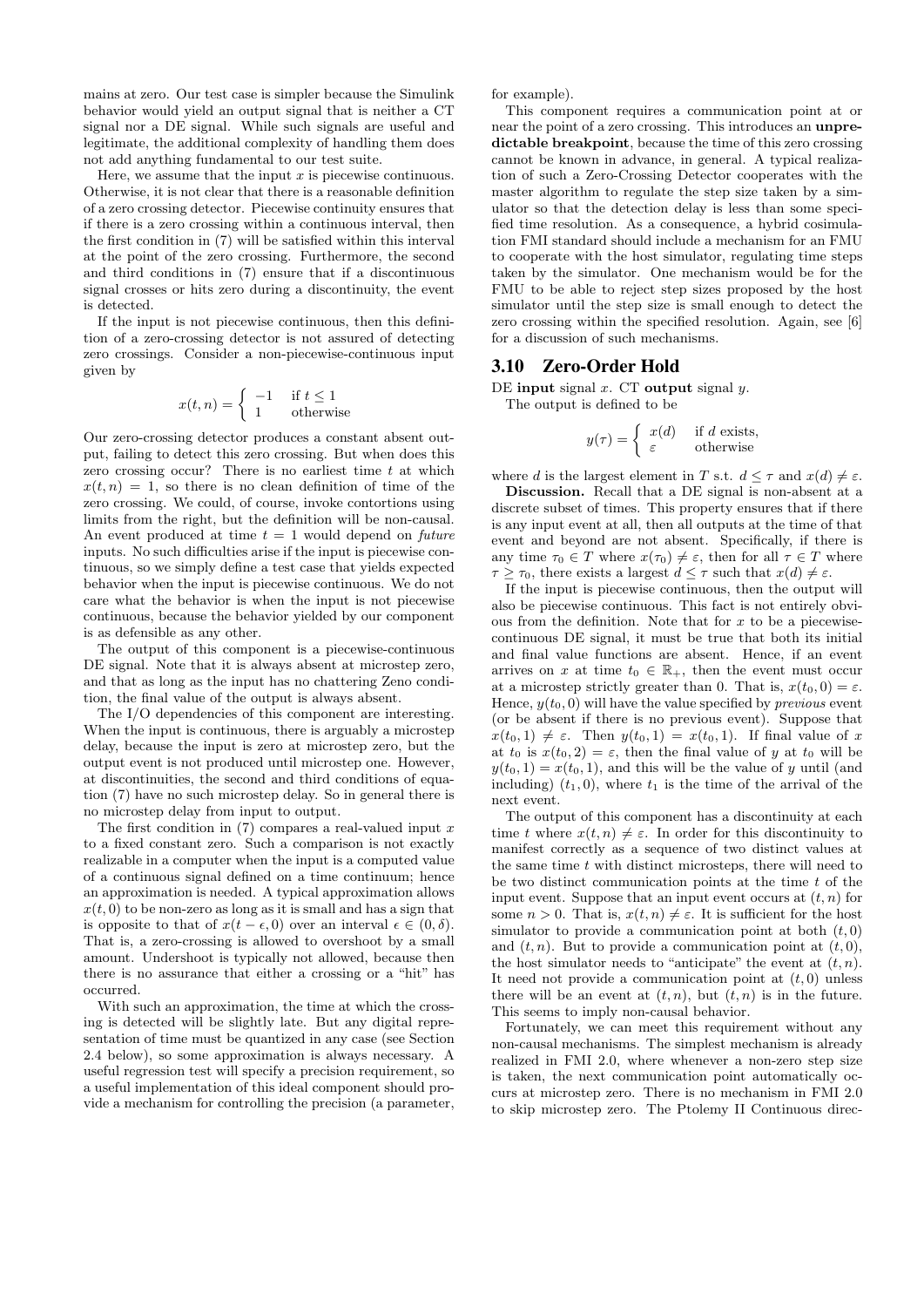tor [21], which implements hybrid system simulation, also always provides a communication point  $(t, 0)$  for every communication point  $(t, n)$ . So a Zero-Order Hold FMU will never be forced to reject a time step if Ptolemy II is the host simulator.

But even if the future hybrid cosimulation standard does provide a mechanism to advance from communication point  $(t_0, n_0)$  to  $(t_1, n_1)$ , where  $t_1 > t_0$  and  $n_1 > 0$ , then an FMU implementing this Zero-Order Hold component can reject the proposed step. It thereby ensures that for every communication point  $(t, n)$ , there will also be a communication point  $(t, 0)$ . This mechanism does not require anticipating future events.

#### 3.11 Sampler

Input signal  $x$ . DE input signal  $s$ . DE output signal  $y$ . For all  $\tau \in T$ , the output is

$$
y(\tau) = \begin{cases} x(\tau) & \text{if } s(\tau) \neq \varepsilon \\ \varepsilon & \text{otherwise} \end{cases}
$$

Discussion. The output is a discrete sampling of a continuous input. As long as the input s is a piecewise continuous DE signal, the output will be a piecewise continuous DE signal. Since the output is a DE signal, it will be absent at all  $(t, 0) \in T$ . If the input s is free of chattering Zeno conditions, then the output will also be free of chattering Zeno conditions. The communication points should include at least every  $\tau \in T$  where  $s(\tau) \neq \varepsilon$ .

#### 3.12 Discrete Time Delay

DE input signal  $x$ . DE output signal  $y$ . Real parameter d, where  $d > 0$ .

For all  $(t, n) \in T$ , the output is

$$
y(t,n) = \begin{cases} x(t-d,n) & \text{if } t \ge d \\ \varepsilon & \text{otherwise} \end{cases}
$$

The output is a time-delayed input.

Discussion. The communication points should include every  $(t, n)$  where  $x(t, n) \neq \varepsilon$ , and also every  $(t + d, n)$ . Notice that we do not attempt to define this for CT inputs because such time delays are extremely difficult to realize in simulation. In theory, they have an uncountably infinite state space. And they wreak havoc with step-size control mechanisms in variable-step solvers.

#### 3.13 Discrete Microstep Delay

DE input signal  $x$ . DE output signal  $y$ .

For all  $(t, n) \in T$ , the output is

$$
y(t,n) = \begin{cases} x(t,n-1) & \text{if } n \ge 1\\ \varepsilon & \text{if } n = 0 \end{cases}
$$

The output is a microstep-delayed input.

Discussion. The communication points should include at least every  $(t, n)$  where  $x(t, n) \neq \varepsilon$  and also  $(t, n + 1)$ . This component, therefore, requires a mechanism for ensuring zero step advancement of superdense time (which the microstep only advances).

Notice that we do not attempt to define this for CT inputs. Indeed, if presented with a CT input, this component will produce a rather odd output signal, one whose initial value is always absent, and subsequent values are present. If the input is a piecewise continuous DE signal, then the input is always absent at microstep zero, and the output will also be

piecewise continuous. If the input is free of chattering Zeno conditions, then the output will be free of chattering Zeno conditions. In this case, the final value of the input is also  $\varepsilon$ , so the final value of the output will be  $\varepsilon$ .

## 4. COMPOSITION TEST CASES

A hybrid cosimulation FMI standard that enables definition of the above components provides a rich framework for composition of discrete and continuous simulation tools. Any such standard should be able to unambiguously define FMUs that realize such components and should ensure that host simulators are capable of executing these FMUs. Such capabilities can be verified using unit tests that check each of the above components individually by providing a range of inputs and verifying that the outputs match the ideal (up to some precision, where appropriate). But such unit tests are not quite sufficient. We also need to ensure that interactions between multiple components behave correctly.

In this section, we discuss some test cases that combine a few of the above components, and give acceptance criteria that define correct behavior. These test cases are, in effect, constraints on master algorithms. Host simulators that conform with the standard must implement master algorithms that satisfy these acceptance criteria.

#### 4.1 Simultaneous Events

This test case checks that multiple components with discrete timed behavior coordinate their representations of time. Consider the following composition:



This has three components:

- 1. Periodic Discrete Signal Generator. Period  $p=a$ ,  $a=1$ .
- 2. Periodic Discrete Signal Generator. Period p=2q, a=1.
- 3. Sampler with DE input x

The criterion is that the output of the Sampler should equal the output of second Periodic Discrete Signal Generator at all superdense times. Here,  $q$  is any representable time such that  $2q$  is also a representable time.

Discussion. FMUs may internally use representations of time that are different from that of the host simulator. This test criterion is intended to ensure that no matter how the FMU and host simulator internally represent time, the Sampler and Periodic Discrete Signal Generator semantics are respected. This test case also checks for a well-defined notion of simultaneity. In particular, the periods chosen are not exactly representable with double precision floating point numbers, and the test is intended to ensure that despite any roundoff errors, every second output of the first Periodic Discrete Signal Generator is exactly synchronous with every output of the second one. The Test component must see the events at the same communication point in superdense time.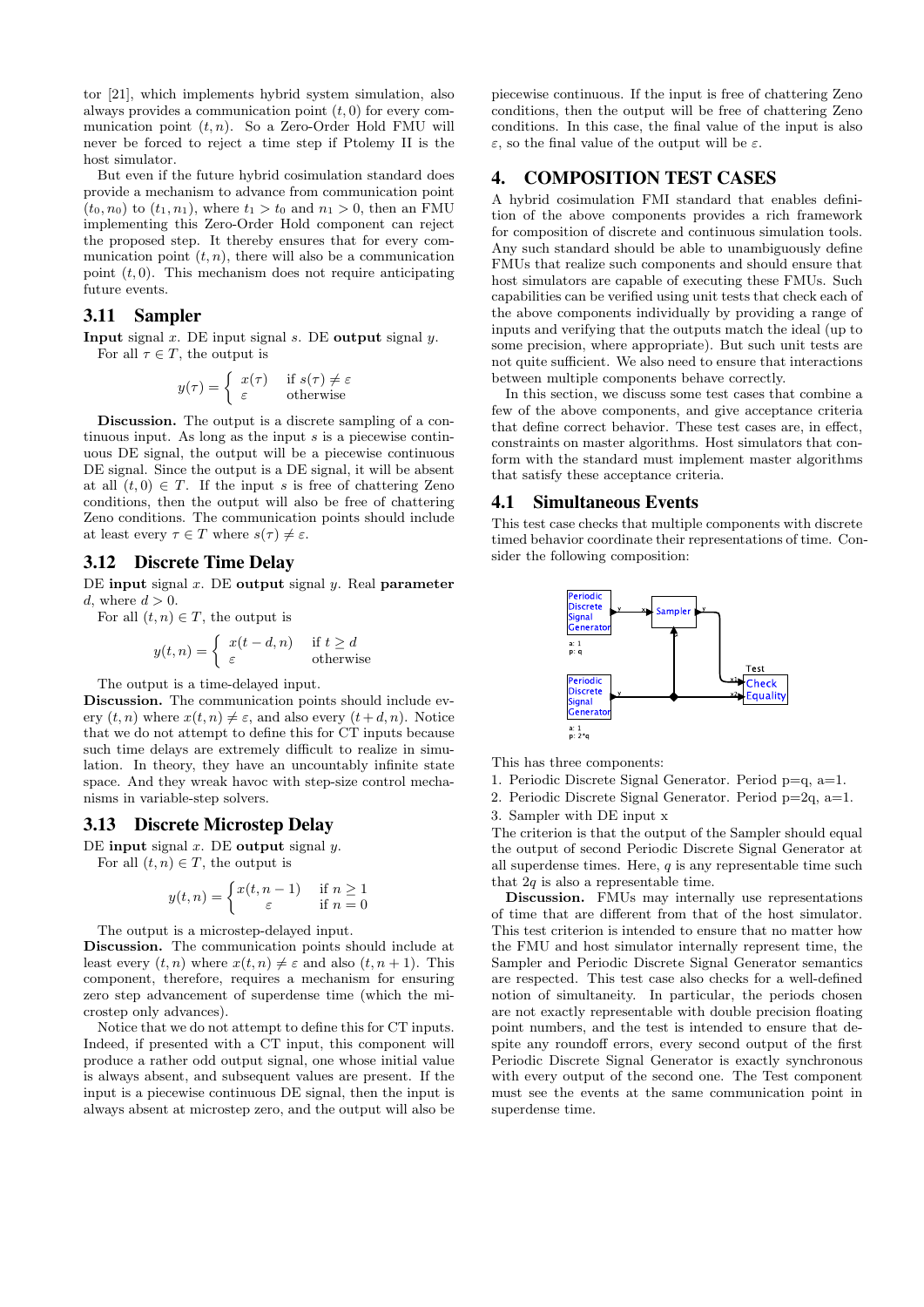## 4.2 Integrating Discontinuous Signals

The following figure shows a test case that integrates a discontinuous input.



The output is continuous, and should match the following:



Every acceptable test result will produce at least one output sample at the times of the discontinuities of the output of the Periodic Piecewise Constant Signal Generator. Samples in between these points in time are optional, and may depend on the step-size control algorithm used by the host simulator.

Discussion. The key feature being tested here is that a host simulator does not get confused by a signal that has two distinct values at the same (real) time, at distinct microsteps, and that a sequence of values at a (real) time does not affect the output of an Integrator, except that the final value at a discontinuity becomes the initial value for the next integration interval.

## 4.3 Integrating Glitches

The following Figure shows a test case that verifies that the Integrator output is unaffected by input values whose duration is zero.



In this test case, a constant-valued signal is modified using an Adder so that its value at integer-valued times sequences from 1 to 2 and back to 1, without time elapsing. These glitches have zero width, and hence should not affect the output of the Integrator.

#### 4.4 Zero-Delay Feedback

The following Figure shows a test model using a Zero-Crossing Detector in a feedback loop.



The Integrator with Reset is integrating a constant 1, and hence will produce a line with unit slope. When that line crosses 1, the Zero-Crossing Detector is triggered. The event it produces, which has value 0, is fed back through a Discrete Microstep Delay to the reset input of the Integrator with Reset. The expected output is as follows:



Because of the approximate nature of the Zero-Crossing Detector (see Section 3.9), the times at which the reset occurs and the value at which it is triggered are approximate, so a regression test needs to specify a tolerance.

In the plot above, the filled and unfilled dots are required samples, occurring at microsteps 0 and 2 respectively. Samples in between are optional and may depend on the step-size control algorithm of the host simulator. Specifically, at time  $t = 1$ , the output of the Integrator With Reset should be

$$
y(1,0) = a
$$
  $y(1,1) = a$   $y(1,2) = 0$ 

where  $a \approx 1$ . Notice that the reset actually occurs in microstep 2, because the event at the output of the Zero-Crossing Detector occurs at microstep 1, and it is then delayed by one additional microstep. In this particular instance, the Discrete Microstep Delay in the feedback loop might not seem to be required because the input to the Zero-Crossing Detector is continuous, and by the definition of the Zero-Crossing Detector, it introduces a microstep delay when the zero crossing occurs in a continuous region of the input. Nevertheless, our test case includes a Discrete Microstep Delay for two reasons. First, it provides a test where microsteps explicitly go beyond 1. Second, the Zero-Crossing Detector introduces a microstep delay only for some inputs. So the presence of a microstep delay in the loop is not a static property, which complicates scheduling of the components. Specifically, the Discrete Microstep Delay is non-strict, meaning that its input at superdense time  $\tau$  need not be known to retrieve its output at  $\tau$ . A scheduler can take this into account to break the apparent dependency loop created by the feedback. The Zero-Crossing Detector, however, is only non-strict at microstep zero (because its output is always absent at microstep zero). Hence, without the Discrete Microstep Delay, we would have a causality loop at all microsteps but zero. A master algorithm would have to ensure that at the input to the Zero-Crossing Detector,  $m_t = 0$  for all t. In general, this is difficult to ensure.

Discussion. A subtle point raised by this composition is that the master algorithm needs to "know" at any time  $t$ when all signals have reached their final microstep. Specifically, it is not sufficient to stop incrementing microsteps at time  $t$  when all signals become absent at time  $t$ . First, CT signals never become absent at time  $t$ , so the mere presence of a CT signal will foil this strategy. Second, the Discrete Microstep Delay may have an absent input, and yet, in the next microstep, produce a non-absent output.

Our assumption is that each FMU constrains step sizes so that prior to reaching the final microstep of its outputs, it prevents the master algorithm from advancing time. It only permits advances in microstep. When no component does this, the master algorithm can assume that all signals have